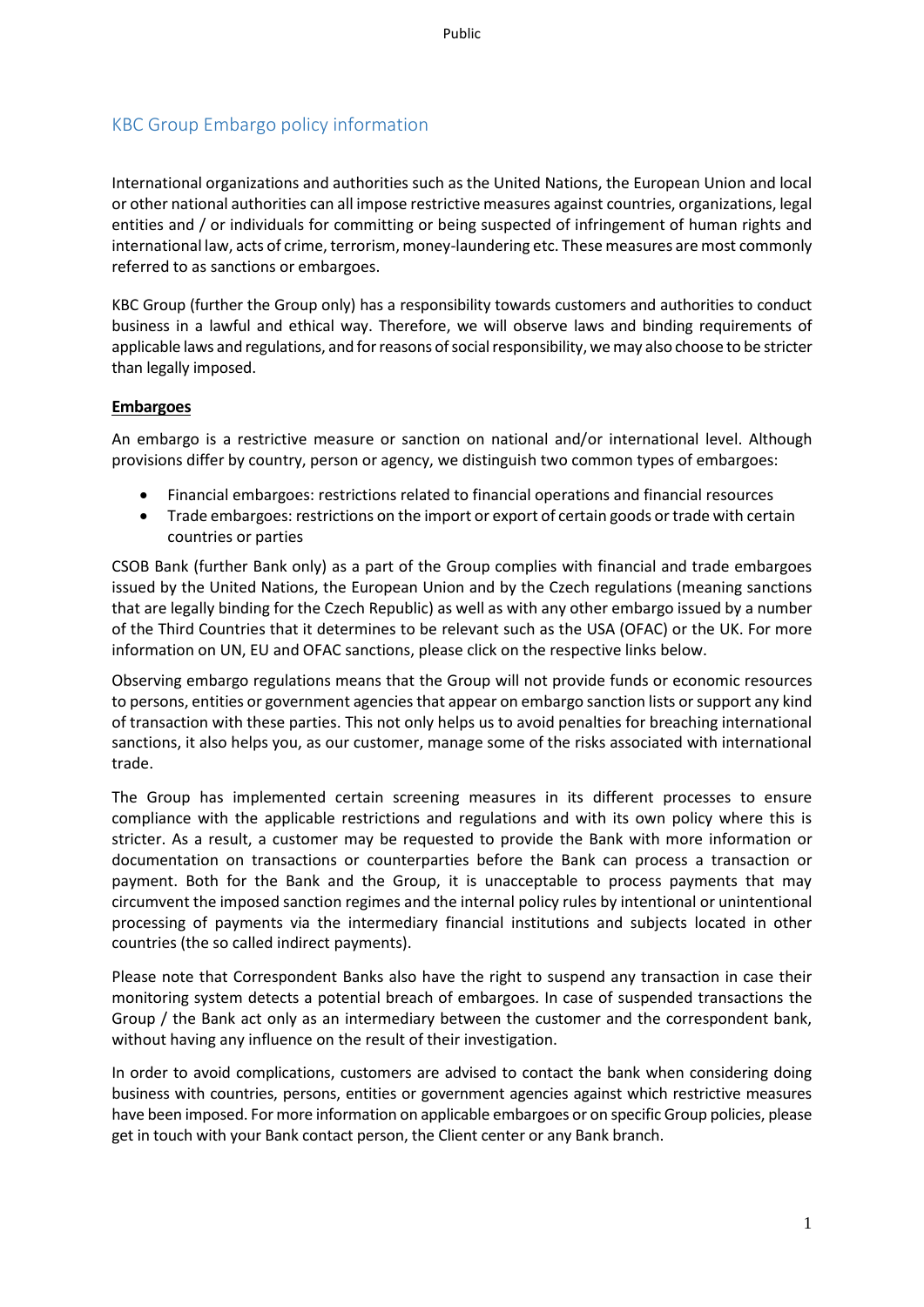# **KBC Group specific country policies**

The Group has decided to go further than the legally applicable sanction programs and to apply a stricter policy with respect to the following countries: Afghanistan, Belarus, Cuba, Iran, Myanmar / Burma, North Korea, Russia, Syria, Venezuela and other countries and regions listed below. The Group deems these countries to be more sensitive, for instance because comprehensive or complex embargoes or export control regulations are imposed under UN, EU or Third Country legislation or regulations, and/or because of the presence of a significant number of blocked individuals or entities. Therefore, please always contact your contact person at the Bank, the Client center or any branch when you have questions regarding our policy with respect to one of these countries.

Through a thorough screening of the transaction details the Bank wants to make sure that the transaction is legally allowed and within the limits of the Group own policy.

The details for each country policy may change at any given time, due to changing regulations or political circumstances.

# **Afghanistan**

Following the Taliban takeover of the country and the Afghan state apparatus in particular, KBC has decided that it will no longer process any payment or transaction that is related to Afghanistan.

#### **Belarus**

The sanctions wrt. Belarus are not only very diverse and comprehensive, but the EU and Third Country sanctions are very different and cover a different range of activities, businesses and trades, persons and entities. These are also very volatile and may change rapidly.

The Bank will therefore only process payments (both trade related and private transactions) for its own customers and after thorough screening of the transaction details, to make sure the transaction is legally allowed and within the limits of the Group's own country policy.

Besides financial transactions to and from sanctioned persons and entities, none of the following transactions and related financial transactions will be processed by the Bank / the Group if a Belarussian counterparty is involved, irrespective of the currency:

- Pass-through transactions;

- Financial assistance for specific transactions with goods under trade embargoes, such as arms and related military goods; equipment, technology and software to be used in the monitoring or interception of internet or telephone communications; dual-use goods; petroleum products and also potash or potassium chloride (for fertilizers); wood and wooden products; cement; iron and steel; machinery etc.;

- Specific dealings in targeted financial instruments and/or services for the Belarussian government and state-owned entities;

- Dealing with sanctioned banks, including the Central Bank of Belarus.

Several Belarussian banks were disconnected from the SWIFT network and the Bank will not be able to process the payments to or from these banks any more. The detailed information available is published in CSOB websites: [Aktuální omezení v platebním styku | ČSOB \(csob.cz\)](https://www.csob.cz/portal/-/n220314?redirect=%2Fportal%2F)

In relation to the Belarussian support to the Russian invasion to Ukraine, the situation with regard to sanctions is volatile.

Due to the new sanction measures as stipulated in the Council Regulation (EU) no. 2022/398 of 09/03/2022 amending Regulation (EU) No. 765/2006 concerning restrictive measures in view of the situation in Belarus and the involvement of Belarus in the Russian agression against Ukraine,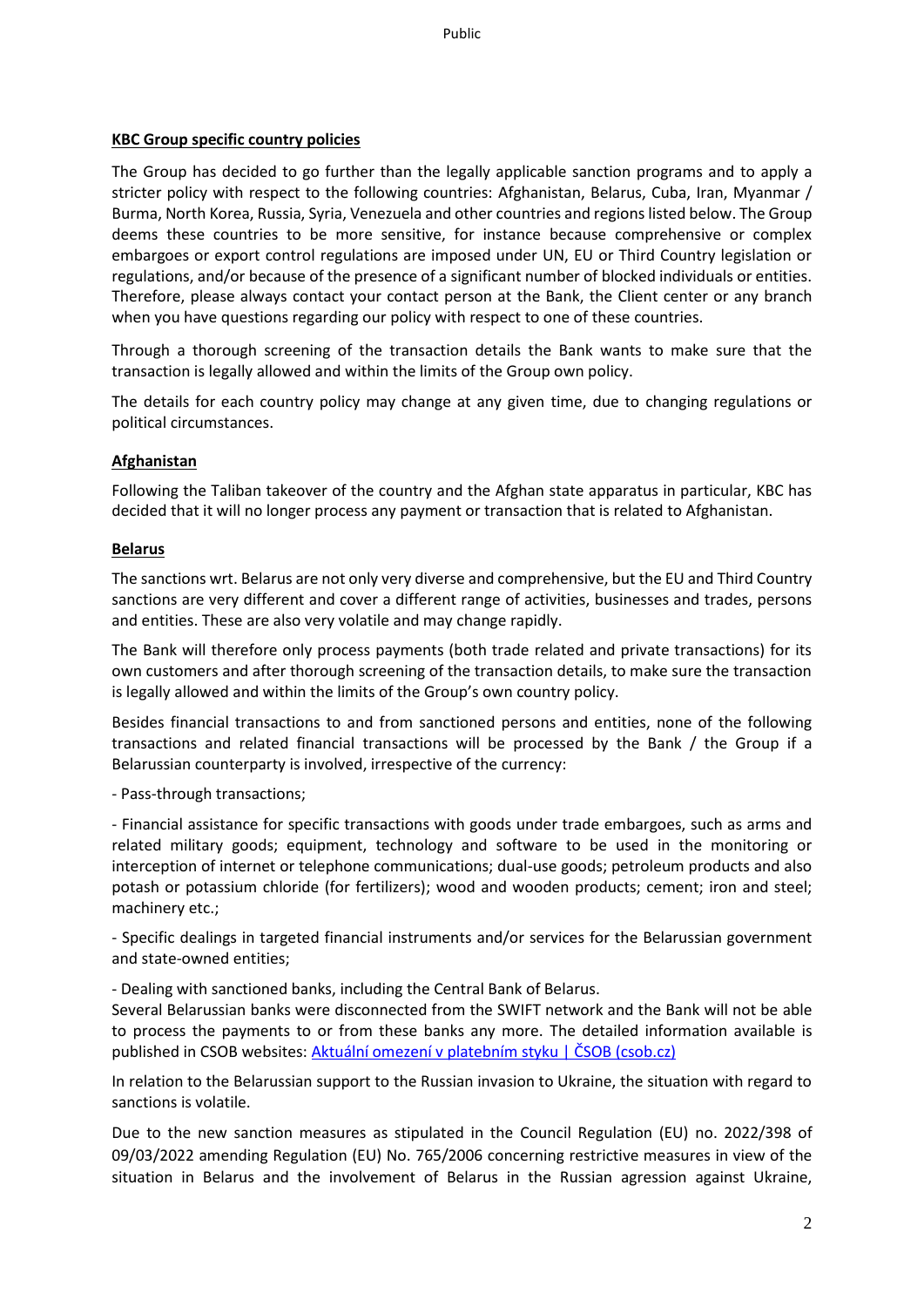particularly point 4, the bank is significantly limited in granting the full-scale services to the defined groups of clients being the Belarus nationals without a valid permanent or temporary stay permit in the predefined countries or Belarussian residents without the citizenship of the predefined countries.

# **Cuba**

The Bank will not process any payments in USD, CAD and GBP that involve Cuban parties.

The Bank will only process non-USD, non-CAD and non-GBP payments for its own customers, after thorough screening of the transaction details to make sure the transaction is legally allowed and within the limits of our own Group policy.

# **Iran**

The Bank will only process trade related payments and transactions with regard to the export to Iran and only for its own customers, who are active as producers of medicines and / or medical supplies, excluding medical machinery (equipment), as far as the following cumulative conditions are met:

- The customer is a longstanding Bank customer; and
- It does not concern (direct, nor indirect) payments or transactions in USD, CAD or GBP; and
- The transactions are documented in detail; and
- After thorough screening of the transaction details, including all involved parties it's clear that the transactions are transparent, legally allowed and within the limits of the Group own internal commercial policy with regard to Iran.

It is unacceptable to process payments that may circumvent the imposed sanction regimes and the internal policy rules by intentional or unintentional processing of Iran-related payments via the intermediary financial institutions or subjects located in other countries.

# **Myanmar / Burma**

Besides financial transactions to and from sanctioned persons and entities, all following transactions and related financial transactions are excluded, regardless of the currency: arms and related military goods, dual use (civil, but also military) goods and equipment, technology and software, included in the sanction list and mainly used for monitoring and interception of incoming and outgoing internet and phone communications.

Therefore, a financial transaction regarding Myanmar/Burma will only be processed after thorough screening of the transaction details, to make sure that the transaction is transparent, legally allowed and also within the boundaries of the Group´s internal policy regarding Myanmar/Burma.

#### **North-Korea**

The Bank will not process any payment or transaction that is related to North-Korea.

# **Syria**

The Bank will not process any payments in USD, CAD or GBP that involve Syrian parties.

The Bank will only process non-USD, non-CAD or non-GBP payments for its own customers, after thorough screening of the transaction details to make sure the transaction is legally allowed and within the limits of the Group´s own policy.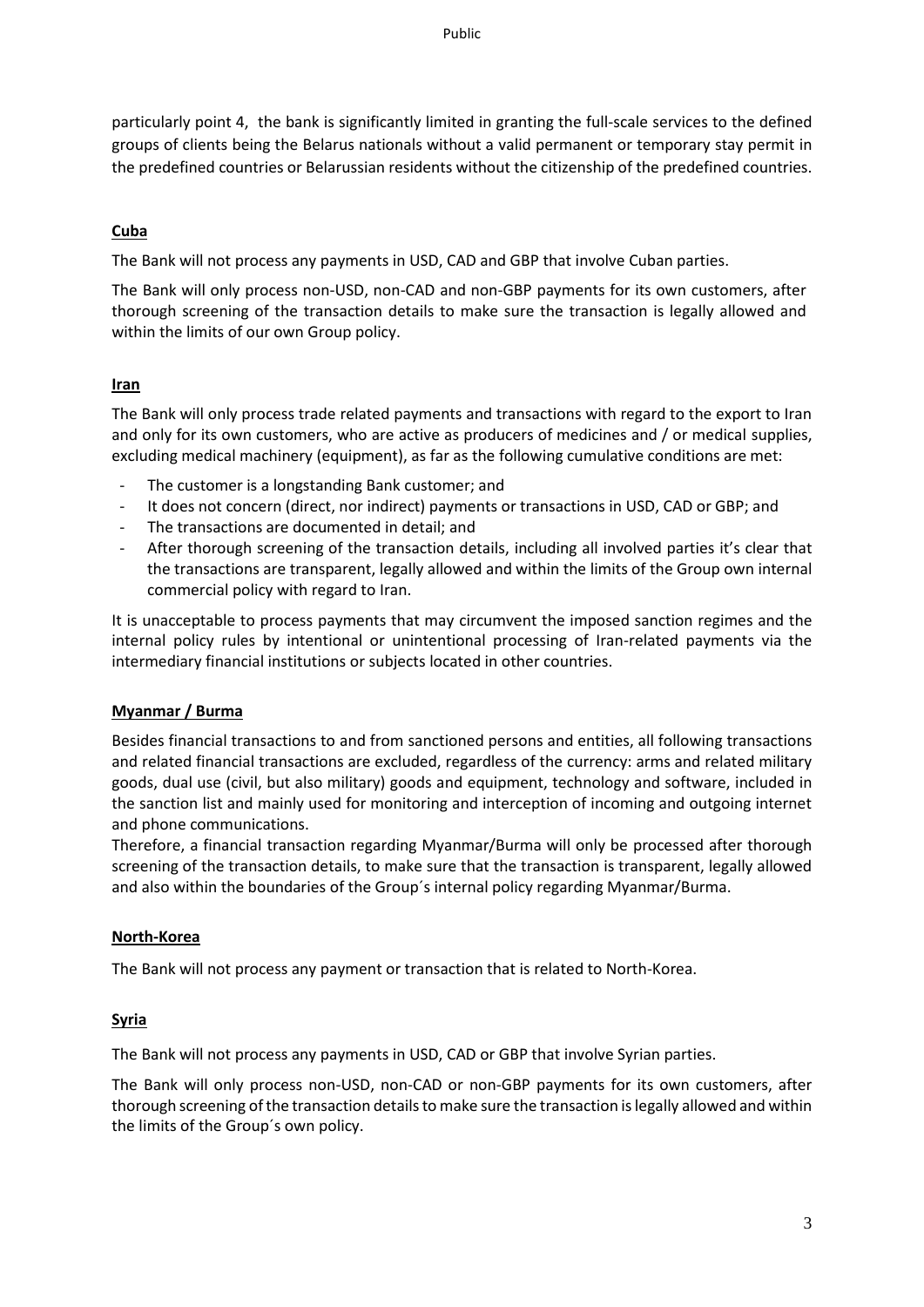# **Venezuela**

Sanctions on Venezuela are not only very diverse and comprehensive: EU and Third Country sanctions also cover a range of various types of activities, persons, entities and currencies.

The Bank will not process payments in USD, GBP nor CAD, involving Venezuelan parties.

The Bank will only process non-USD, non-GBP or non-CAD payments for its own customers and after a thorough screening of the transaction details to ensure that the transaction is legally allowed and within the limits of the Group´s own policy.

# **Sudan and South-Sudan**

The majority of sanctions with regard to Sudan and South Sudan have been revoked, with the exception of sanctions imposed on individuals.

Irrespective of the currency, the Bank will only process transactions (both trade related and retail transactions) for its own customers and only after being sure the transactions are allowed according to the applicable designations.

UN: <https://www.un.org/sc/suborg/en/sanctions/un-sc-consolidated-list> EU: <http://ec.europa.eu/dgs/fpi/what-we-do/sanctionsen.htm> US (OFAC): <http://www.ustreas.gov/offices/enforcement/ofac/sdn/>

# **Specific information regarding the embargo policy in relation to the Russian invasion to Ukraine**

In response to the Russian invasion against Ukraine several countries have imposed various economic sanctions, aimed at weakening the Russian economy and limiting the Russia´s access to the international financial system.

The KBC Group conducts its business in an ethical and lawful way and complies with all legal requirements imposed by the EU and any other country or authority it deems relevant, such as the US and the UK. Having taken into account the existing contractual commitments and the interests of the clients, the following approach was adopted to the transactions concerning the following areas.

#### **Russia**

The situtation with regard to sanction is very volatile and complex.

KBC Group will only process payments (both open account and trade finance transactions) to and from Russia for its own customers. Given the volatility of the situation and the vulnerability of the local financial market, the local currency and liquidity of that local currency, KBC Group wishes to remind its customers of the inherent risks associated with all transactions involving Russia, and KBC Group cannot make any guarantees regarding the end-to-end processing of the customer's payments.

When making payments to or from Russia, customers may be asked to provide additional information or documentation to make sure all transactions comply with the applicable sanctions regulations and KBC Group's policy.

Besides financial transactions to and from sanctioned persons and entities, none of the following transactions and related financial transactions will be processed by the Bank / the Group when the Russian counterparty is involved, irrespective of the currency:

- Pass-through transactions;